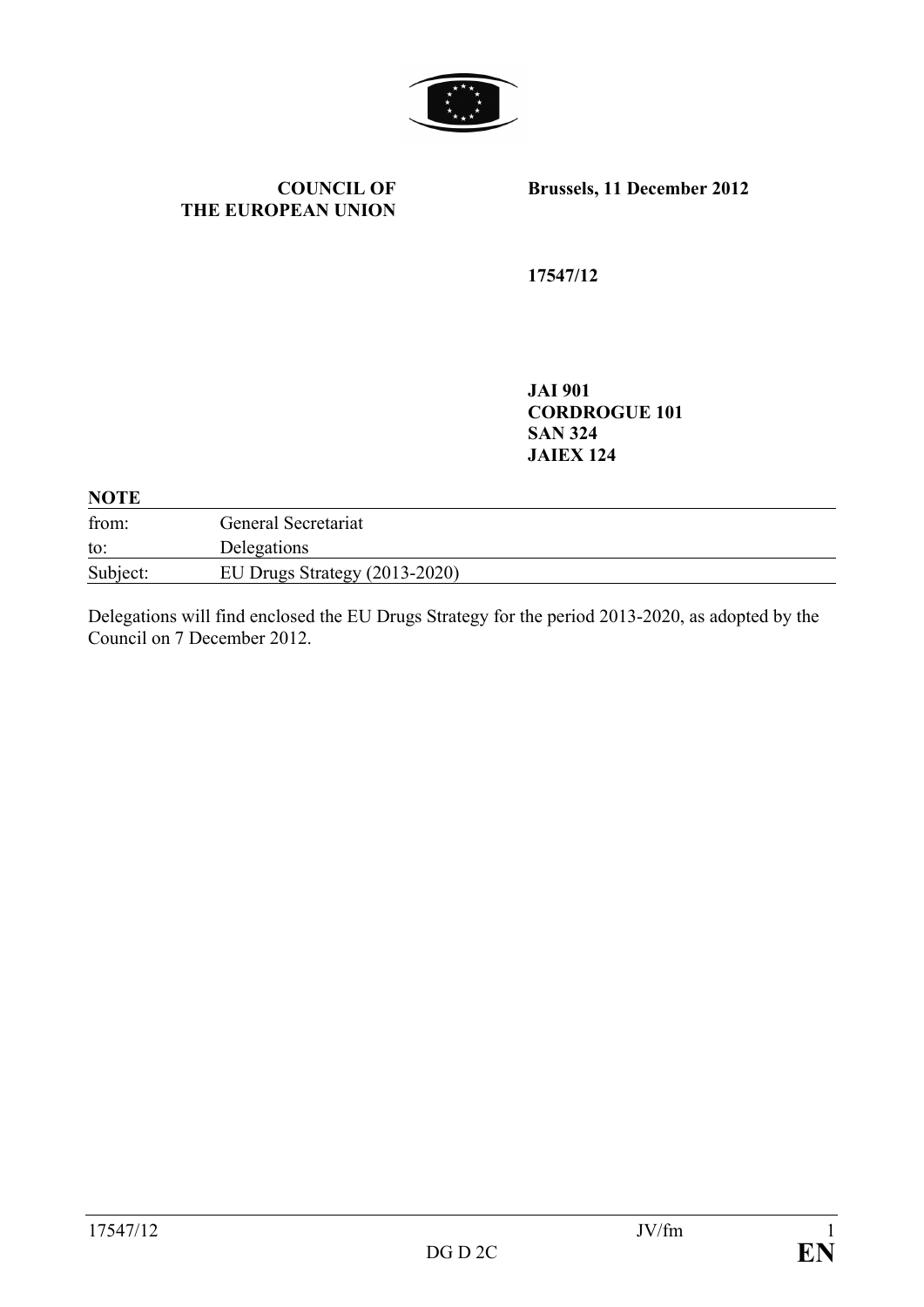# **Preface**

1. This EU Drugs Strategy provides the overarching political framework and priorities for EU drugs policy identified by Member States and EU institutions, for the period 2013-2020. The framework, aim and objectives of this Strategy will serve as a basis for two consecutive 4 year EU Drugs Action plans.

2. This Drugs Strategy is based first and foremost on the fundamental principles of EU law and, in every regard, upholds the founding values of the Union: respect for human dignity, liberty, democracy, equality, solidarity, the rule of law and human rights. It aims to protect and improve the wellbeing of society and of the individual, to protect public health, to offer a high level of security for the general public and to take a balanced, integrated and evidence-based approach to the drugs phenomenon.

3. The Strategy is also based on international law, the relevant UN Conventions<sup>[1](#page-1-0)</sup> which provide the international legal framework for addressing the illicit drugs phenomenon and the Universal Declaration on Human Rights. This EU Drugs Strategy takes into account relevant UN political documents, including the UN Political Declaration and Action Plan on International Cooperation towards an Integrated and Balanced Strategy to Counter the World Drug Problem, adopted in 2009, which states that drug demand reduction and drug supply reduction are mutually reinforcing elements in illicit drugs policy and the UN Political Declaration on HIV/AIDS. The Strategy has been drafted on the basis of the principles set out in the Lisbon Treaty and on the respective competences of the Union and individual Member States. Due regard is given to subsidiarity and proportionality, as this EU Strategy intends to add value to national strategies. The Strategy shall be implemented in accordance with these principles and competencies. Furthermore, the Strategy respects fully the European Convention on Human Rights and the EU Charter of Fundamental Rights.

<span id="page-1-0"></span>**<sup>1</sup>** The UN Single Convention on Narcotic Drugs of 1961 as amended by the 1972 protocol, the Convention on Psychotropic Substances (1971) and the Convention against the Illicit Traffic in Narcotic Drugs and Psychotropic Substances (1988).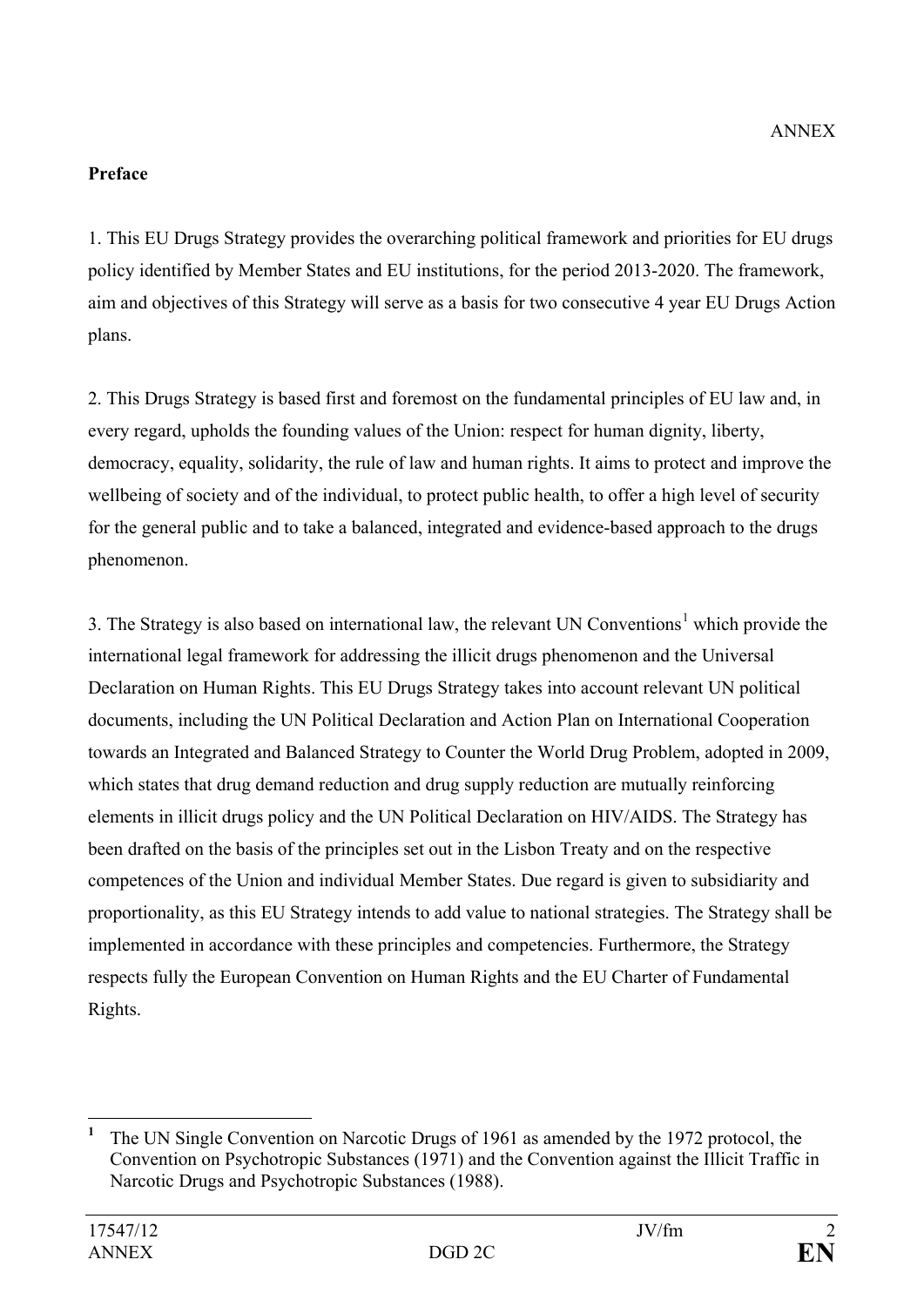4. By 2020, the priorities and actions in the field of illicit drugs, encouraged and coordinated through this EU Drugs Strategy, should have achieved an overall impact on key aspects of the EU drug situation. They shall ensure a high level of human health protection, social stability and security, through a coherent, effective and efficient implementation of measures, interventions and approaches in drug demand and drug supply reduction at national, EU and international level, and by minimising potential unintended negative consequences associated with the implementation of these actions.

5. The drugs phenomenon is a national and international issue that needs to be addressed in a global context. In this regard, coordinated action carried out at EU level plays an important role. This EU Drugs Strategy provides a common and evidence-based framework for responding to the drugs phenomenon within and outside the EU. By providing a framework for joint and complementary actions, the Strategy ensures that resources invested in this area are used effectively and efficiently, whilst taking into account the institutional and financial constraints and capacities of Member States and of the EU institutions.

6. The Strategy aims to contribute to a reduction in drug demand and drug supply within the EU, as well as a reduction as regards the health and social risks and harms caused by drugs through a strategic approach that supports and complements national policies, that provides a framework for coordinated and joint actions and that forms the basis and political framework for EU external cooperation in this field. This will be achieved through an integrated, balanced and evidence-based approach.

7. Finally, this Strategy builds on the lessons learned from the implementation of previous EU Drugs Strategies and associated Action Plans, including the findings and recommendations from the external evaluation of the EU Drugs Strategy 2005-2012, while taking into account other relevant policy developments and actions at EU level and international level in the field of drugs.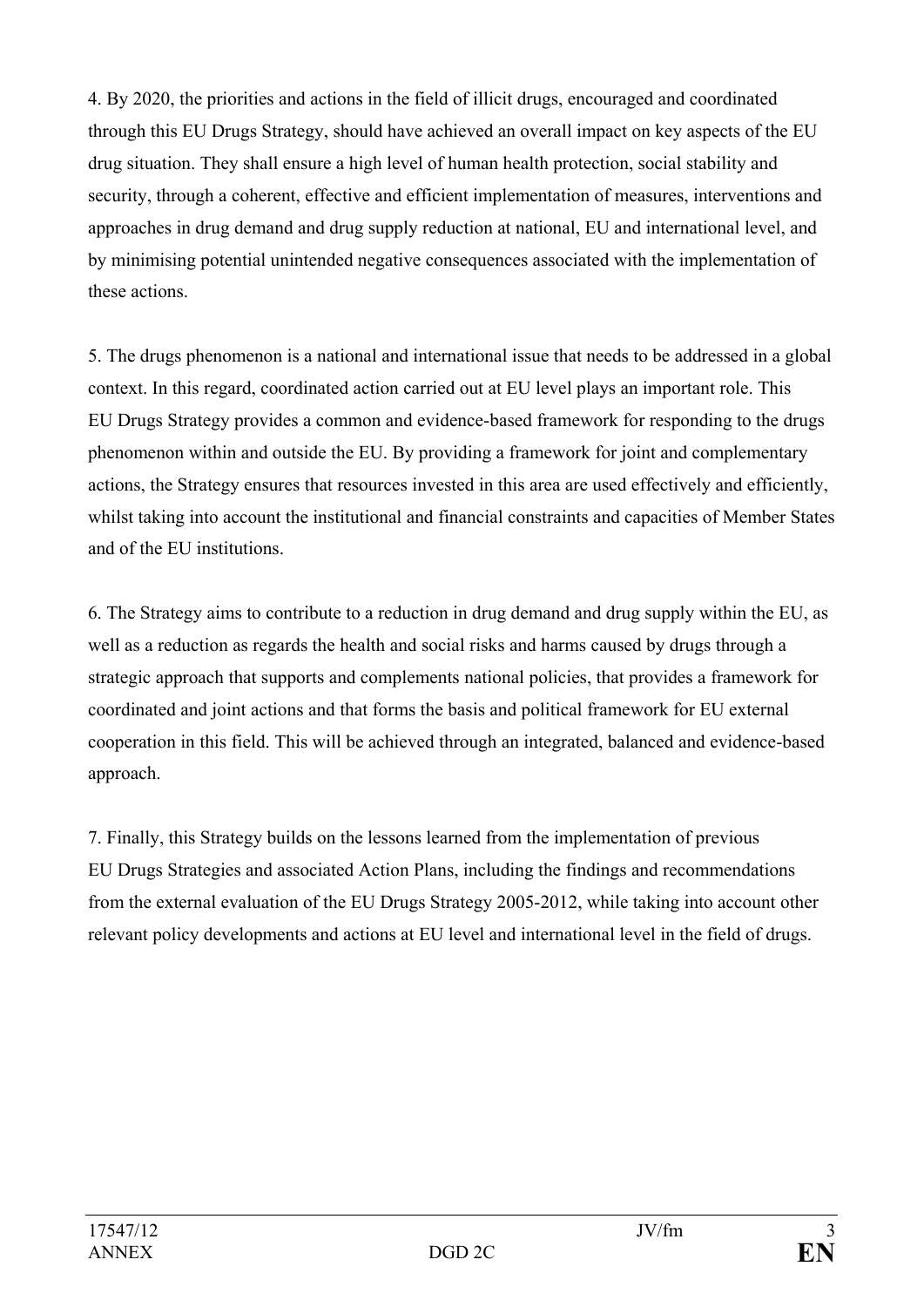### **I. Introduction**

8. The Strategy takes on board new approaches and addresses new challenges which have been identified in recent years, including:

- The increasing trend towards poly-substance use, including combination of licit substances, such as alcohol and prescribed controlled medication, and illicit substances;
- The trends towards non-opioid drug use as well as the emergence and spread of new psychoactive substances;
- The need to ensure and improve access to prescribed controlled medications;
- The need to improve the quality, coverage and diversification of drug demand reduction services;
- The continued high incidence of blood-borne diseases, especially hepatitis C virus, among injecting drug users and potential risks of new outbreaks of HIV infections and other blood-borne diseases related to injecting drugs use;
- The continuing high prevalence of numbers of drug-related deaths within the EU;
- The need to target drug use through an integrated health care approach addressing inter alia – psychiatric co-morbidity;
- The dynamics in the illicit drug markets, including shifting drug trafficking routes, cross-border organised crime and the use of new communication technologies as a facilitator for the distribution of illicit drugs and new psychoactive substances;
- The need to prevent diversion of precursors, pre-precursors and other essential chemicals used in the illicit manufacture of drugs from legal trade to the illicit market and the diversion of certain chemicals used as cutting agents.
- 9. The objectives of the EU Drugs Strategy are:
- To contribute to a measurable reduction of the demand for drugs, of drug dependence and of drug-related health and social risks and harms;
- To contribute to a disruption of the illicit drugs market and a measurable reduction of the availability of illicit drugs;
- To encourage coordination through active discourse and analysis of developments and challenges in the field of drugs at EU and international level;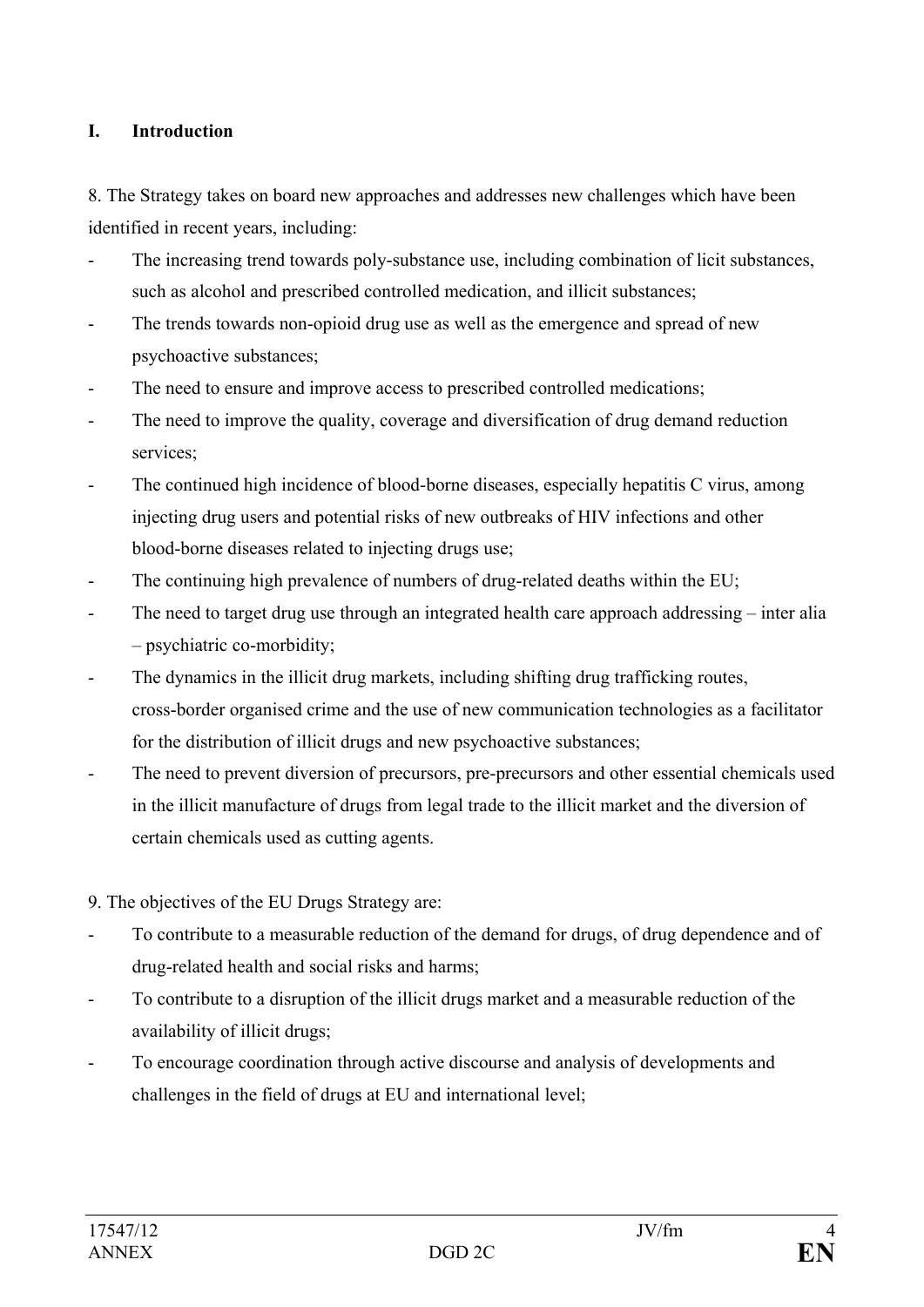- To further strengthen dialogue and cooperation between the EU and third countries and international organisations on drug issues;
- To contribute to a better dissemination of monitoring, research and evaluation results and a better understanding of all aspects of the drugs phenomenon and of the impact of interventions in order to provide sound and comprehensive evidence-base for policies and actions.

10. The Strategy builds upon the achievements<sup>[2](#page-4-0)</sup> made by the EU in the field of illicit drugs and is informed by an ongoing, comprehensive assessment of the current drug situation in particular that provided by the EMCDDA, while recognising the need to proactively respond to developments and challenges.

11. The Strategy is structured around two policy areas; drug demand reduction and drug supply reduction, and three cross-cutting themes; (a) coordination, (b) international cooperation and (c) research, information, monitoring and evaluation. Its two consecutive Action Plans, drafted by corresponding Presidencies in 2013 and 2017, will provide a list of specific actions with a timetable, responsible parties, indicators and assessment tools.

12. Taking due account of the current drugs situation and the implementation needs of the Strategy, a limited number of targeted actions will be selected on each of the two policy areas and three cross-cutting themes, for inclusion in the Action Plans based on criteria which include the following:

- a. Actions must be evidence-based, scientifically sound and cost-effective, and aim for realistic and measurable results that can be evaluated;
- b. Actions will be time bound, have associated benchmarks, performance indicators and identify responsible parties for their implementation, reporting and evaluation;
- c. Actions must have a clear EU relevance and added value.

<span id="page-4-0"></span><sup>&</sup>lt;sup>2</sup> Report on the independent assessment of the EU Drugs Strategy 2005-2012 and its action plans, available at http://ec.europa.eu/justice/antidrugs/files/rand\_final\_report\_eu\_drug\_strategy\_2005-2012\_en.pdf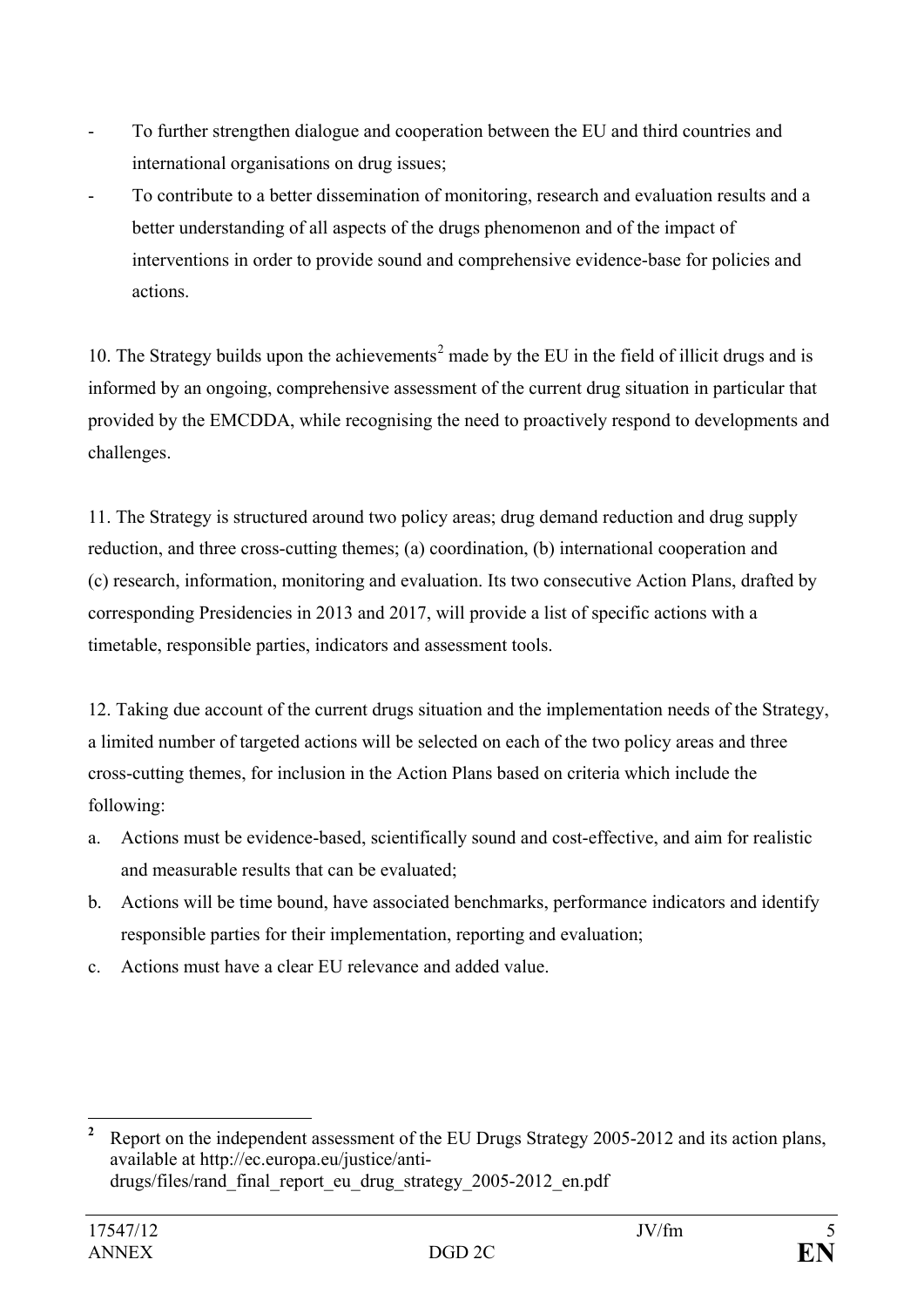13. To safeguard a continued focus on the implementation of the Strategy and of its accompanying Action Plans, each Presidency, with the support of the Commission and the technical input from EMCDDA and Europol shall address priorities and actions that require follow up in the HDG during its term and shall monitor progress. The Commission, taking into account information provided by the Member States, the European External Action Service (EEAS), and available from the EMCDDA, Europol and other EU bodies, as well as from the civil society, shall provide biannual progress reports, with the purpose of assessing the implementation of objectives and priorities of the EU Drugs Strategy and its Action Plan(s).

14. The Commission, taking into account information provided by the Member States and available from the EMCDDA, Europol, other relevant EU institutions and bodies and civil society, will initiate an external mid-term assessment of the Strategy by 2016, in view of preparing a second Action Plan for the period 2017-2020. Upon conclusion of the Drugs Strategy and its Action Plans by 2020, the Commission will initiate an overall external evaluation of their implementation. This evaluation should also take into account information gathered from the Member States, the EMCDDA, Europol, other relevant EU institutions and bodies, civil society, and previous evaluations in order to provide input and recommendations for the future development of EU drugs policy.

15. To reach its objectives and to ensure efficiency, the EU Drugs Strategy 2013-2020 will use, wherever possible, existing instruments and bodies operating in the drug field, within the respective mandate, or that have relevance for key aspects of it, both within the EU (in particular the EMCDDA, Europol, Eurojust, the European Centre for Disease Prevention and Control (ECDC) and the European Medicines Agency (EMA) and collaboration with bodies outside the EU (such as UNODC, WCO, WHO and the Pompidou Group). The Commission, the High Representative, the Council, the European Parliament will ensure that the EU's activities in the field of illicit drugs are coordinated and that they complement each other.

16. Appropriate and targeted resources should be allocated for the implementation of the objectives of this EU Drugs Strategy at both EU and national level.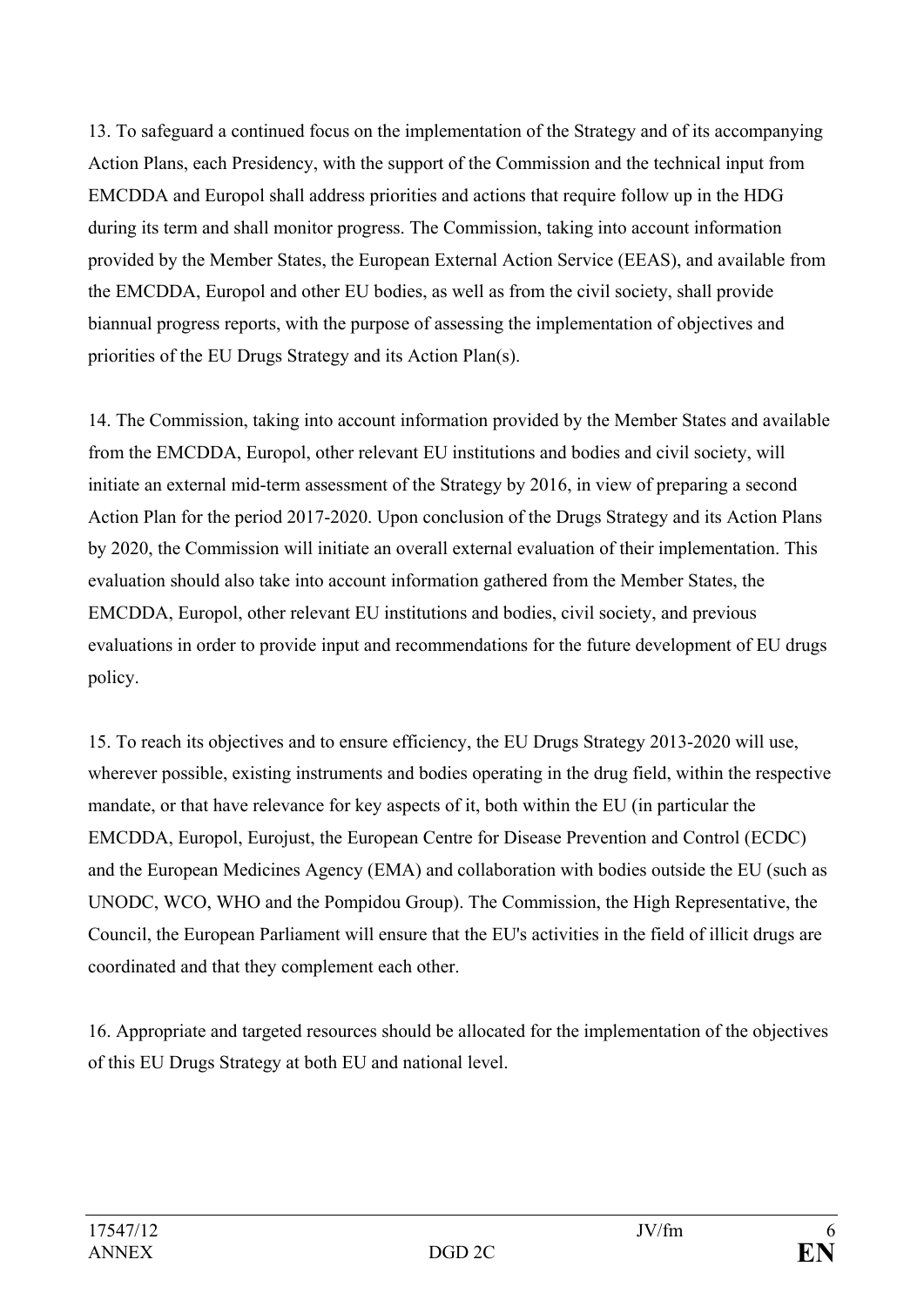### **II. Policy field: drug demand reduction**

17. Drug demand reduction consists of a range of equally important and mutually reinforcing measures, including prevention (environmental, universal, selective and indicated), early detection and intervention, risk and harm reduction, treatment, rehabilitation, social reintegration and recovery.

18. In the field of drug demand reduction, the objective of the EU Drugs Strategy 2013-2020 is to contribute to the measurable reduction of the use of illicit drugs, to delay the age of onset, to prevent and reduce problem drug use, drug dependence and drug-related health and social risks and harms through an integrated, multidisciplinary and evidence-based approach, and by promoting and safeguarding coherence between health, social and justice policies.

19. In the field of drug demand reduction the following priorities (not listed in the order of priority) are identified:

- 19.1. Improve the availability, accessibility and coverage of effective and diversified drug demand reduction measures, promote the use and exchange of best practices and develop and implement quality standards in prevention (environmental, universal, selective and indicated), early detection and intervention, risk and harm reduction, treatment, rehabilitation, social reintegration and recovery.
- 19.2. Improve the availability and effectiveness of prevention programmes (from initial impact to long term sustainability), and raise awareness about the risk of the use of illicit drugs and other psychoactive substances and related consequences. To this end, prevention measures should include early detection and intervention, promotion of healthy lifestyles and targeted prevention (i.e. selective and indicated) directed also at families and communities.
- 19.3. Scale up and develop effective demand reduction measures to respond to challenges such as: polydrug use including the combined use of licit and illicit substances, misuse of prescribed controlled medications and the use of new psychoactive substances.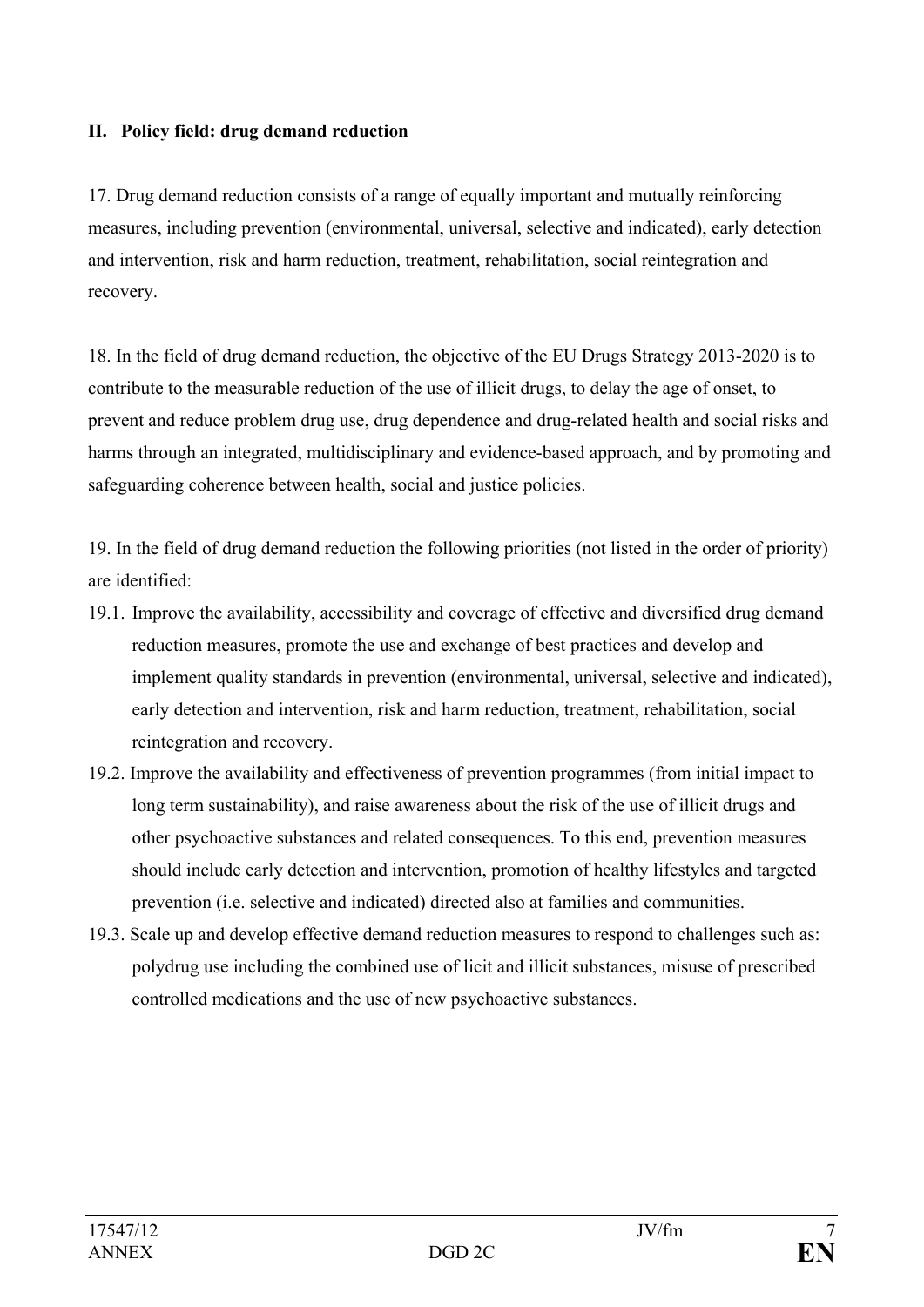- 19.4. Invest in and further research on effective risk and harm reduction measures aimed at substantially reducing the number of direct and indirect drug-related deaths and infectious blood-borne diseases, associated with drug use, but not limited to, HIV and viral hepatitis as well as sexually transmittable diseases and tuberculosis.
- 19.5. Expand the availability, accessibility and coverage of effective and diversified drug treatment across the EU to problem and dependent drug users including non-opioids users, so that all those who wish to enter drug treatment can do so, according to relevant needs.
- 19.6. Scale up the development, availability and coverage of drug demand reduction measures in prison settings, as appropriate and based on a proper assessment of the health situation and the needs of prisoners, with the aim of achieving a quality of care equivalent to that provided in the community and in accordance with the right to health care and human dignity as enshrined in the European Convention on Human Rights and the EU Charter of Fundamental Rights. Continuity of care should be ensured at all stages of the criminal justice system and after release.
- 19.7. Develop and expand integrated models of care, covering needs related to mental and/or physical health-related problems, rehabilitation and social support in order to improve and increase the health and social situation, social reintegration and recovery of problem and dependent drug users, including those affected by co-morbidity.
- 19.8. Develop effective and differentiated drug demand reduction measures that aim to reduce and/or delay the onset of drug use and that are appropriate to the needs of specific groups, patterns of drug use and settings, with particular attention to be paid to vulnerable and marginalised groups.
- 19.9. Prevent local and regional drug use epidemics, which may threaten the public health within the EU by ensuring coordinated and effective common approaches.
- 19.10. Drug demand reduction priorities need to take into account the specific characteristics, needs and challenges posed by the drug phenomenon at national and EU level. It is imperative that an appropriate level of resources is provided for that purpose at local, national and EU level.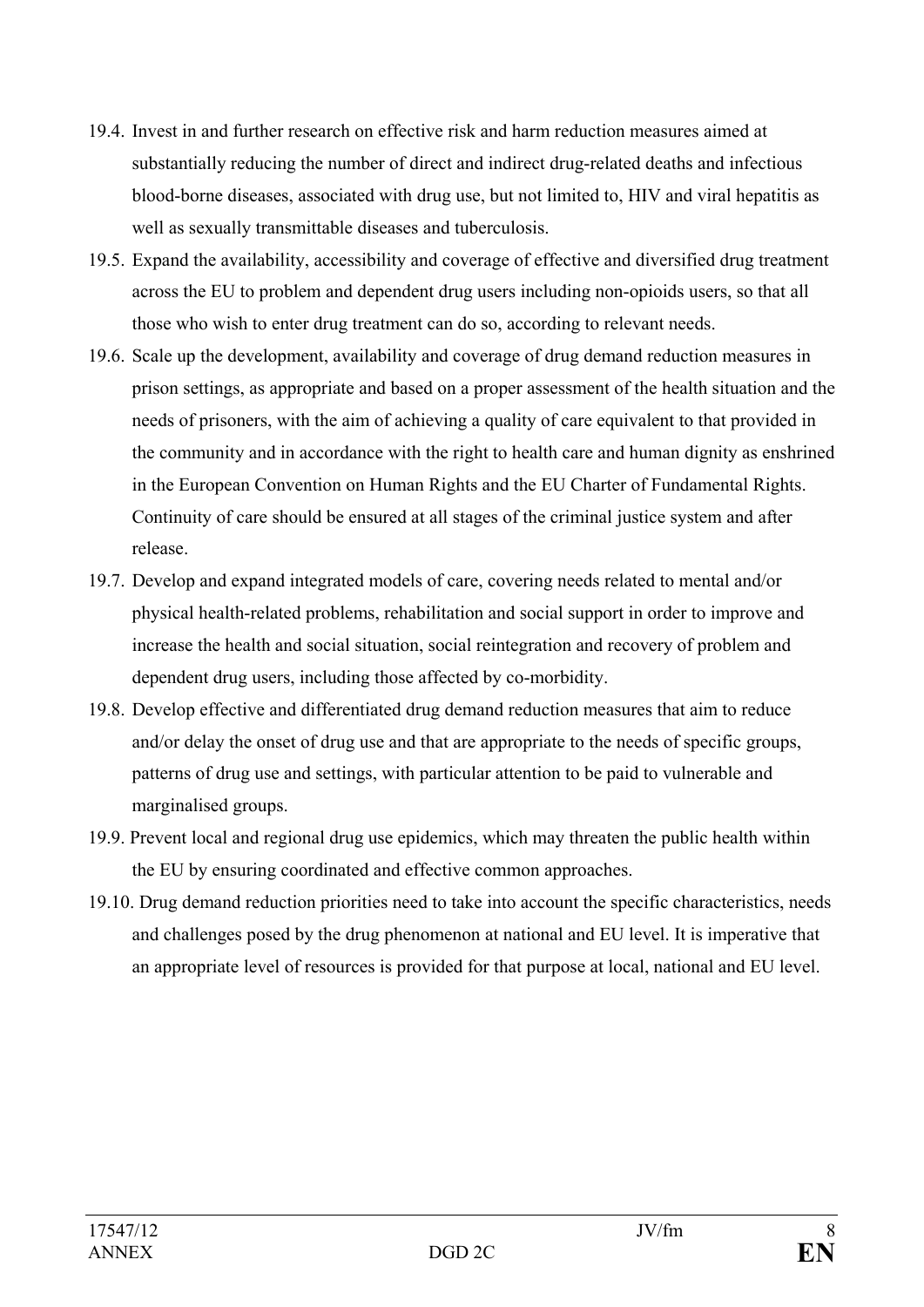### **III. Policy field: drug supply reduction**

20. Drug supply reduction includes the prevention and dissuasion and disruption of drug-related, in particular organised, crime, through judicial and law enforcement cooperation, interdiction, confiscation of criminal assets, investigations and border management.

21. In the field of drug supply reduction, the objective of the EU Drugs Strategy 2013-2020 is to contribute to a measurable reduction of the availability of illicit drugs, through the disruption of illicit drug trafficking, the dismantling of organised crime groups that are involved in drug production and trafficking, efficient use of the criminal justice system, effective intelligence-led law enforcement and increased intelligence sharing. At EU level, emphasis will be placed on large-scale, cross-border and organised drug-related crime.

22. In the field of drug supply reduction the following priorities (not listed in the order of priority) are identified:

- 22.1. Strengthen the cooperation and coordination between law enforcement agencies at strategic and operational level. This should include, but not be limited to, improving cross-border exchange of information (and intelligence) in real time, best practices and knowledge, as well as conducting joint operations and investigations. Cooperation with third countries as regards tackling drug-related organised crime operating towards and within the EU should be seen as important in this respect.
- 22.2. Reduce intra-EU and cross-border production, smuggling, trafficking, distribution and sale of illicit drugs and the facilitation of such activities, as well as reduce the diversion of drug precursors, pre-precursors and other essential chemicals used in the illicit manufacture of drugs.
- 22.3. Respond effectively to the evolving trends, such as the diversion of certain chemicals utilised as cutting agents for illicit drugs and the supply of drugs through the use of new technology.
- 22.4. Special attention must be given to new communication technologies as having a significant role as a facilitation for the production, marketing, trafficking and distribution of drugs (including controlled new psychoactive substances).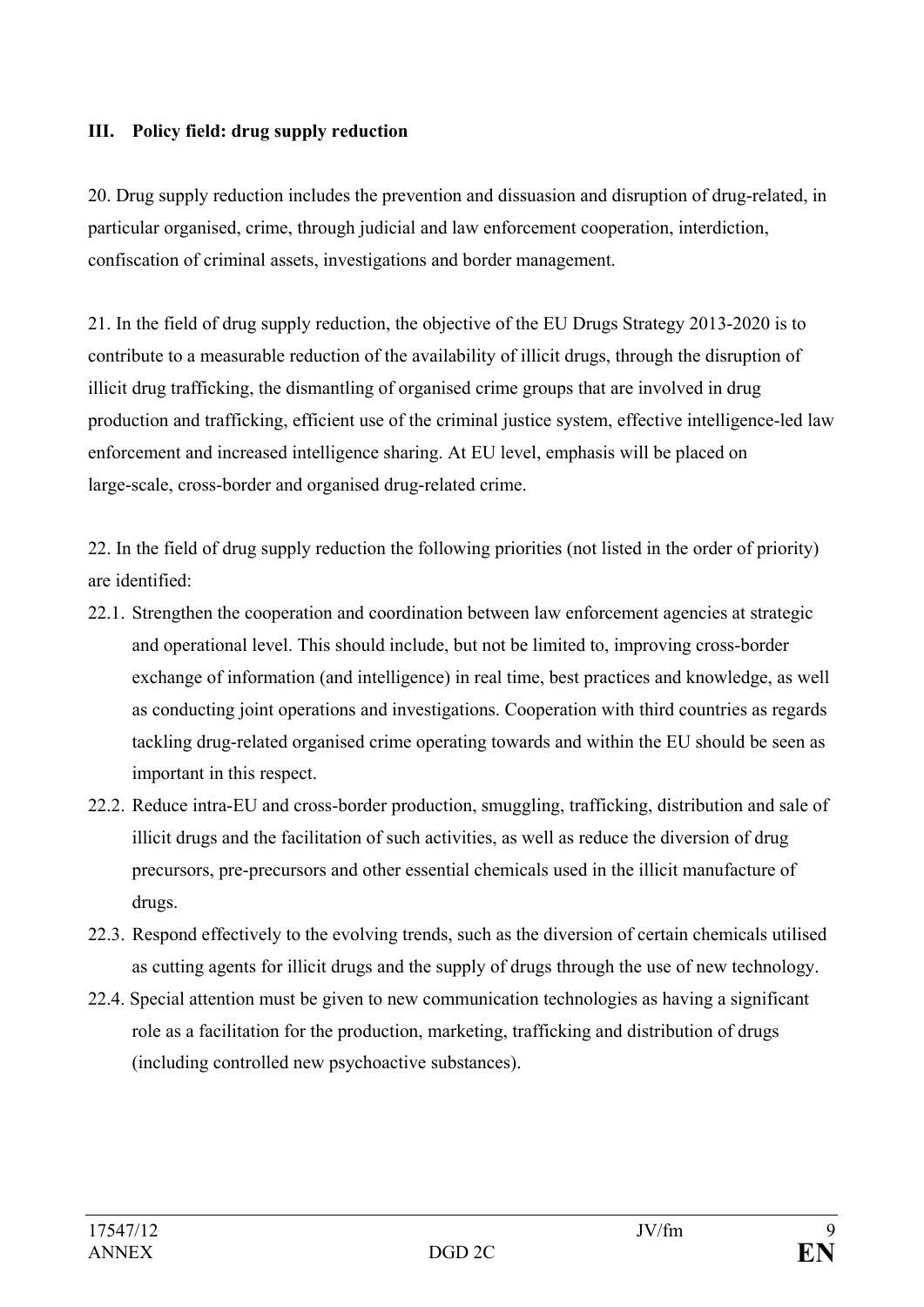- 22.5. Member States shall continue to cooperate, and coordinate where appropriate their actions at EU level, together with relevant EU and international bodies and agencies, such as Europol, Eurojust, EMCDDA and fully exploit existing instruments and methods provided in the field of judicial and law enforcement cooperation, such as intelligence-led policing, drug profiling, Joint Investigation Teams, Joint Customs and Police Operations and relevant initiatives such as the EMPACT projects, Liaison Officer Platforms and through the use of regional platforms.
- 22.6. At EU level, emphasis shall be placed on intelligence-led law enforcement aimed at targeting large-scale drug production and trafficking. Closer coordination and cooperation between law enforcement agencies within and between Member States as well as with Europol should be further strengthened.
- 22.7. Where necessary, when such tasks are not initiated or implemented through Europol, ad hoc regional collaboration initiatives or platforms may be created within the EU, to counter emerging threats from shifting drug trafficking routes and emerging organised crime hubs. This shall be done by means of coordinated operation responses. Such actions need to be compatible with and complementary to existing legal and operational arrangements at EU level and shall be based on threat assessments and analysis. Such cooperation structures should be flexible, may have a temporary lifespan depending on the future development of the specific threat that they address and work in close cooperation with all relevant EU agencies and platforms, in particular with Europol.
- 22.8. Strengthen, where deemed necessary, the EU drug-related judicial and law enforcement cooperation and the use of existing practices by establishing faster and more accurate responses. Support judicial and law enforcement cooperation activities and exchange of information and intelligence.
- 22.9. Reinforce the European Union's legislative framework in a targeted way as deemed necessary so as to strengthen the EU response in dealing with new trends, ensure that collaborative efforts complement each other with a view to dismantle cross-border organised crime groups, confiscate the proceeds of drug-related crime by fully utilising the EU network of asset recovery offices and thus ensure a more effective response to drug trafficking. The further development of relevant law enforcement instruments can be explored.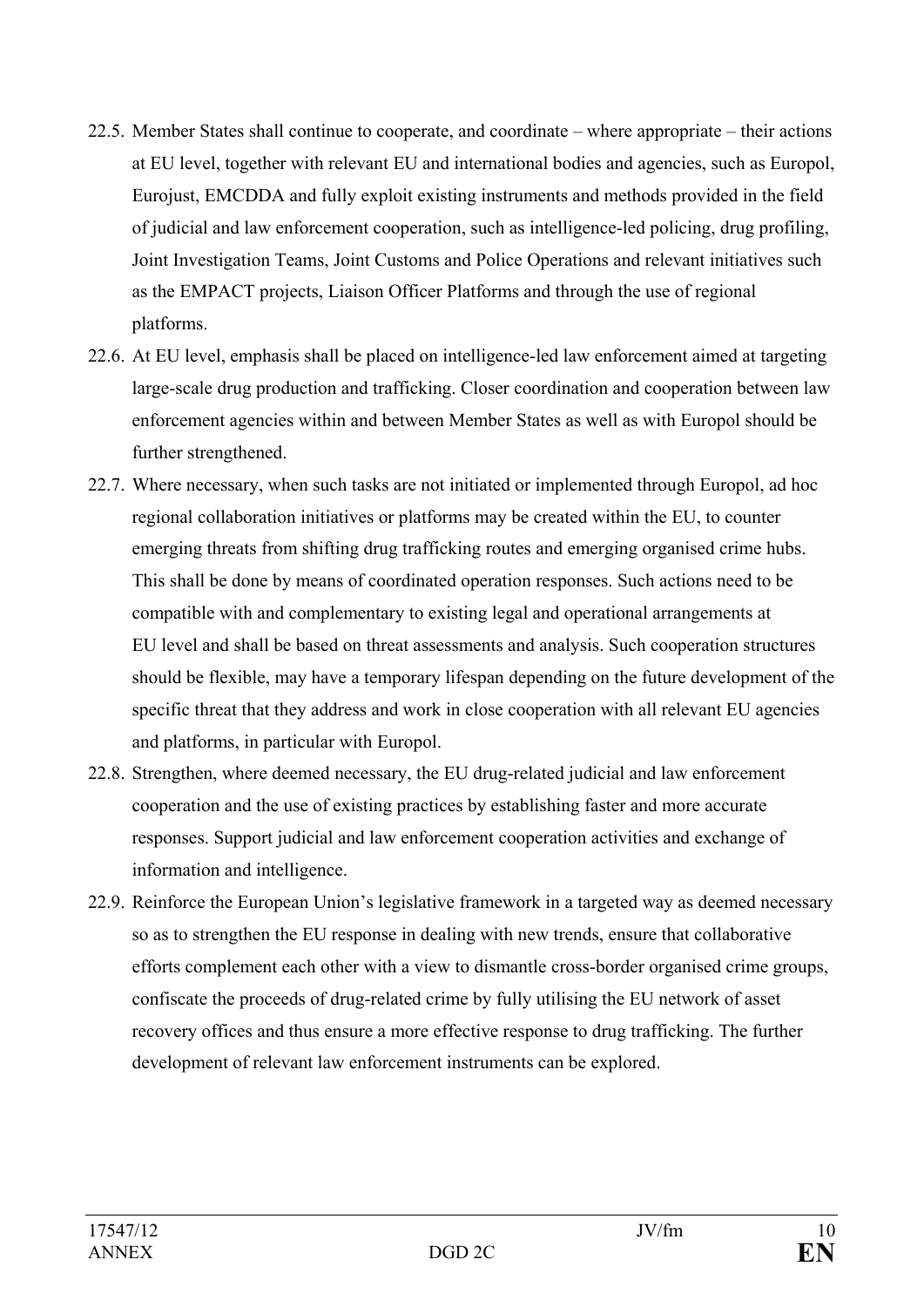- 22.10. The EU shall work towards more effective policies in the field of drug supply reduction, by reinforcing policy evaluation and analysis to improve the understanding of drug-markets, drug-related crimes and the effectiveness of drug-related law enforcement responses.
- 22.11. In order to prevent crime, avoid recidivism and enhance the efficiency and effectiveness of the criminal justice system while ensuring proportionality, the EU shall encourage, where appropriate, the use, monitoring and effective implementation of drug policies and programmes including arrest referral and appropriate alternatives to coercive sanctions (such as education, treatment, rehabilitation, aftercare and social reintegration) for drug-using offenders.

## **IV. Cross-cutting theme: Coordination**

23. In the field of EU drugs policy, the objective of coordination is twofold, namely to ensure synergies, communication and an effective exchange of information and views in support of the policy objectives, while at the same time encouraging an active political discourse and analysis of developments and challenges in the field of drugs at EU and international levels. Coordination is required within and among EU institutions, Member States, other relevant European bodies and civil society on the one hand, and between the EU, international bodies and third countries on the other hand.

24. In the field of coordination the following priorities (not listed in the order of priority) are identified:

24.1. Ensure synergies, coherence and effective working practices among relevant Member States, EU institutions, bodies and initiatives, based on the principle of sincere cooperation<sup>[3](#page-10-0)</sup>, avoiding duplication of efforts, securing efficient exchange of information, using resources effectively and guaranteeing continuity of actions across Presidencies.

<span id="page-10-0"></span>**<sup>3</sup>** TEU art 4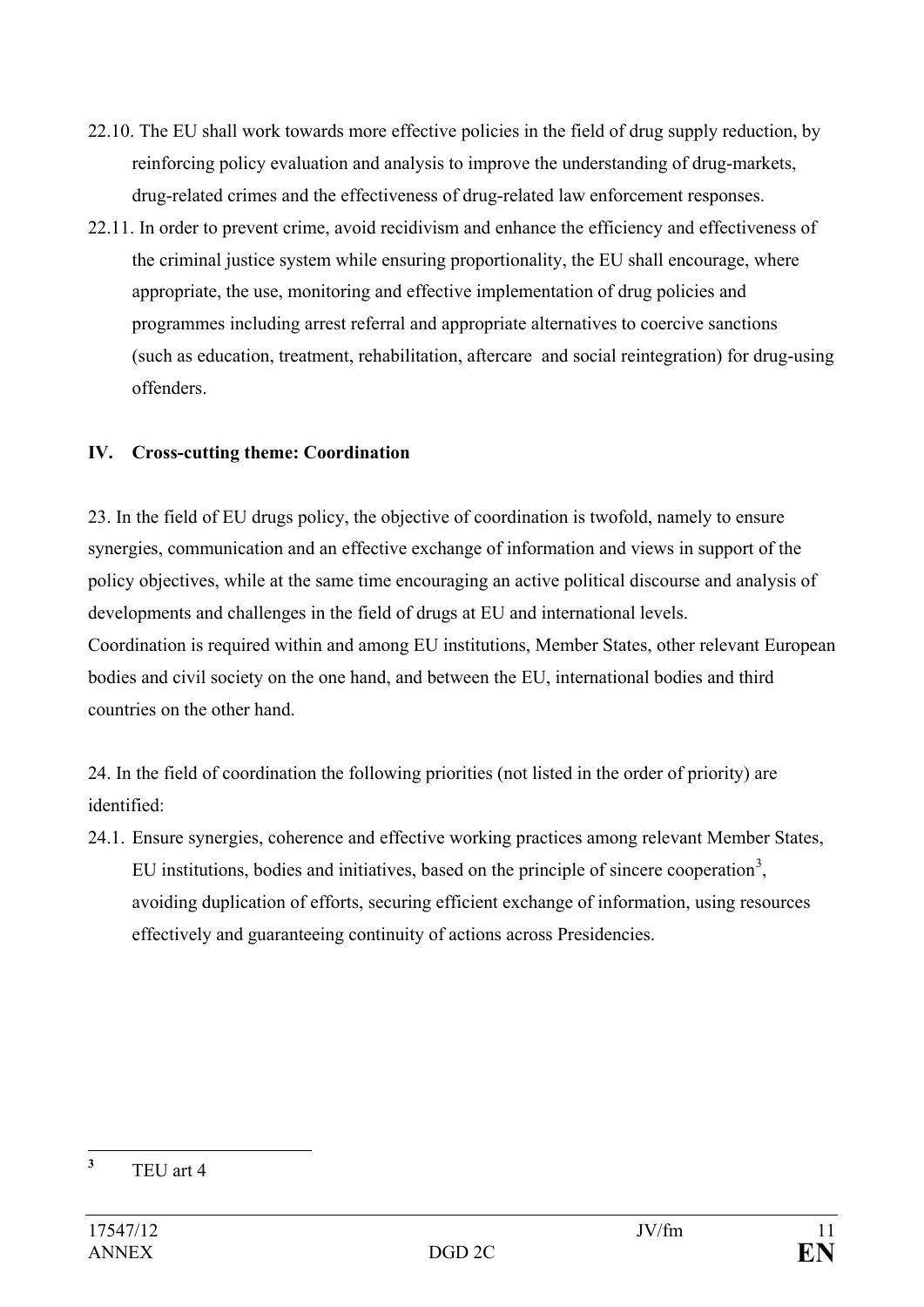- 24.2. Given the role of the HDG as the main drugs coordinating body within the Council, its coordinating efforts need to be further strengthened to take account of the work of the various bodies, that include a drugs component such as the Standing Committee on Operational Cooperation on Internal Security (COSI) and the Working Party on Public Health. In addition, the balanced approach to the drugs problem, targeting with equal vigour the demand for and the supply of drugs, requires close cooperation, interaction and information exchange with relevant other Council preparatory bodies including those in the area of external action and other relevant EU initiatives, in the areas of judicial and criminal matters, law enforcement, public health, social affairs.
- 24.3. Ensure that the EU and Member States further develop and implement working methods and best practices for multi-disciplinary cooperation in support of the objectives of the Strategy and that these are promoted at national level.
- 24.4. Provide opportunities under each Presidency to discuss, monitor and evaluate issues of coordination, cooperation, emerging trends, effective interventions and other policy developments of added value to the EU Drugs Strategy for instance during the National Drugs Coordinators' Meetings.
- 24.5. Promote and encourage the active and meaningful participation and involvement of civil society, including non-governmental organisations as well as young people, drug users and clients of drug-related services, in the development and implementation of drug policies, at national, EU and international level. Also to ensure the engagement with the EU Civil Society Forum on Drugs at EU and international level.
- 24.6. Ensure that the EU speaks with one strong voice in international fora such as the Commission on Narcotic Drugs (CND) and in dialogues with third countries, promoting the integrated, balanced and evidence-based EU approach to drugs. In this framework, the EU Delegations can play a useful role in promoting such approach in the field of drugs and in facilitating a coherent discourse on drugs policy.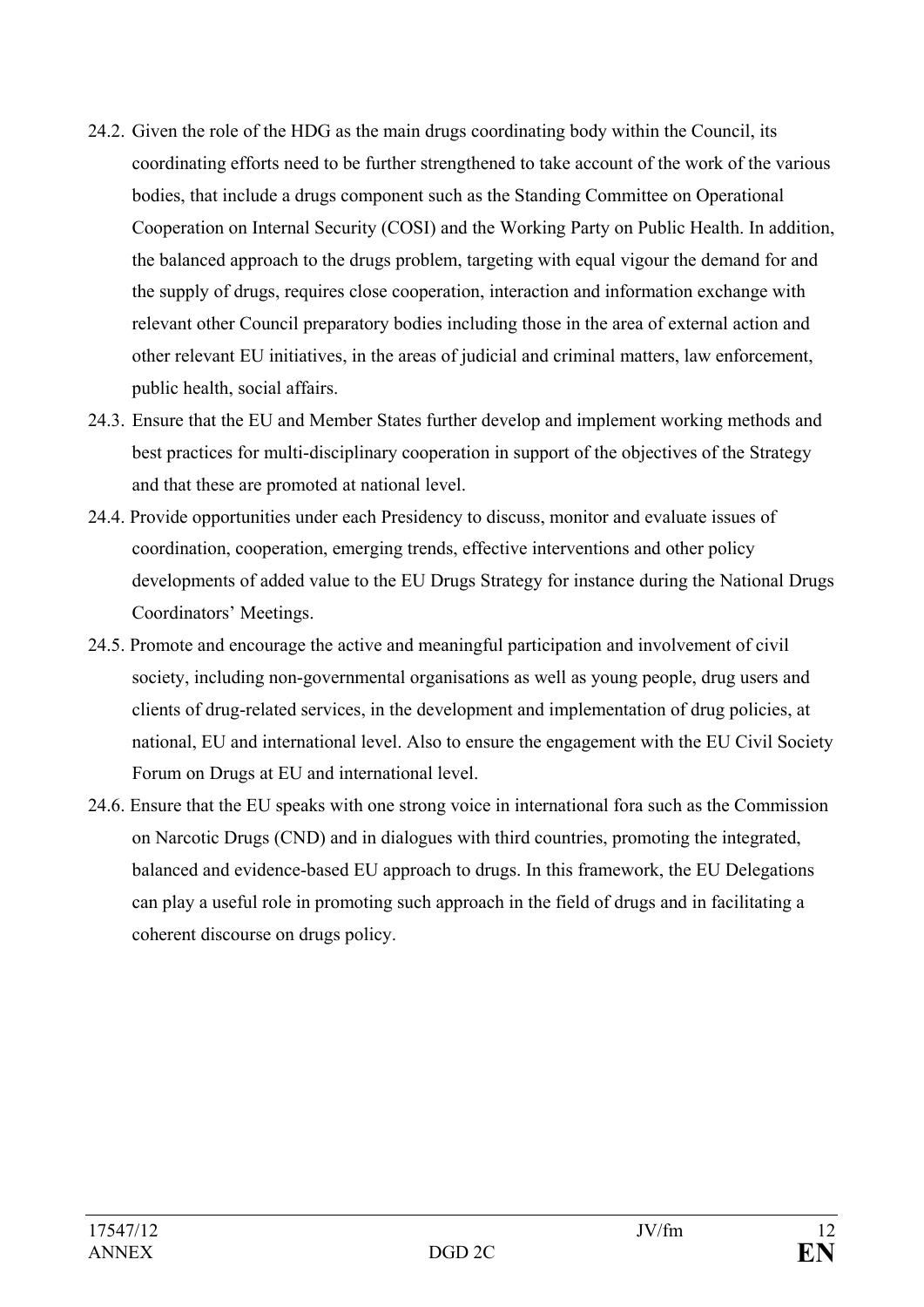### **V. Cross-cutting theme: international cooperation**

25. International cooperation is a key area where the EU adds value to Member States efforts in coordinating drug policies and addressing challenges. The EU external relations in the field of drugs are based on the principles of shared responsibility, multilateralism, an integrated, balanced and evidence-based approach, the mainstreaming of development, respect for human rights and human dignity and respect for international conventions.

26. The objective of the EU Drugs Strategy 2013-2020 in the field of international cooperation, is to further strengthen dialogue and cooperation between the EU and third countries and international organisations on drug issues in a comprehensive and balanced manner.

27. The EU Drugs Strategy is part of an overall approach that enables the EU to speak with one voice in the international arena and with the partner countries. The EU will remain committed to international cooperation and debate on the fundamentals of drug policy, and actively share the achievements of the EU approach in drug policy that is balanced between drug demand reduction and drug supply reduction, based on scientific evidence and intelligence as well as respecting human rights.

This requires coherence between policies and actions at the EU level, including external cooperation on drug demand reduction, including risk and harm reduction, drug supply reduction, alternative development, the exchange and transfer of knowledge and the involvement of both state and non-state actors.

28. The EU and its Member States should guarantee the integration of the EU Drugs Strategy and its objectives within the EU's overall foreign policy framework as part of a comprehensive approach that makes full use of the variety of policies and diplomatic, political and financial instruments at the EU's disposal in a coherent and coordinated manner. The High Representative supported by the EEAS should facilitate this process.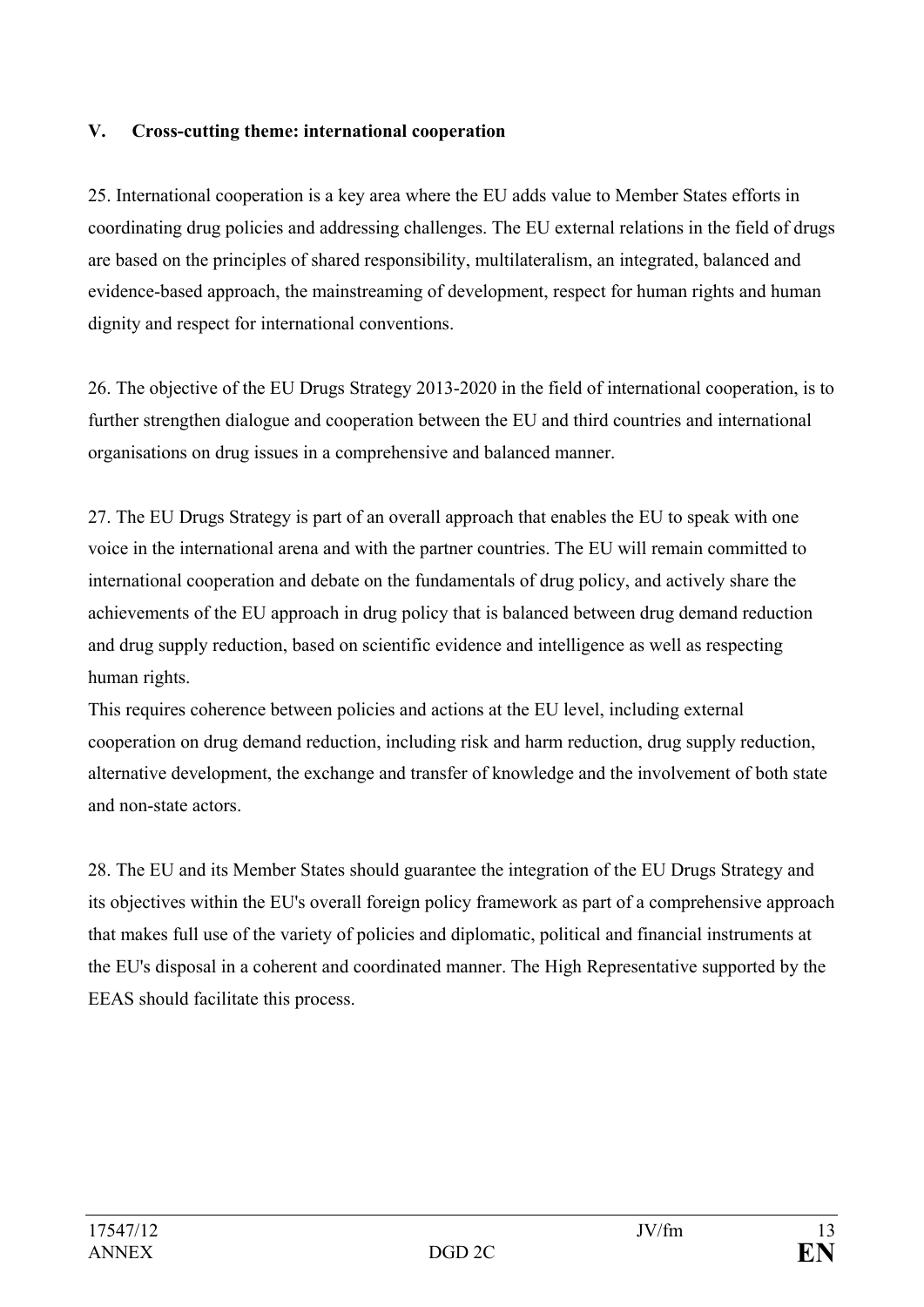29. The EU external action approach in the field of drugs aims to further strengthen and support third countries' efforts to deal with the challenges to public health, safety and security. This will be done through the implementation of initiatives set out in this Strategy and subsequent action plans, including alternative development, drug demand reduction, drug supply reduction, the promotion and protection of human rights and also taking into account regional initiatives. Given the impact of drug production and trafficking on the internal stability and security situation in source and transit countries, actions will also target corruption, money laundering and the proceeds of drug-related crime.

30. In the field of international cooperation, the following priorities (not listed in the order of priority) are identified:

- 30.1. Improve coherence between the internal and external aspects of the EU drugs policies and responses towards third countries in the field of drugs.
- 30.2. Increase the EU's engagement and coordination in the international drug policy discourse, both in respect of negotiations with international organisations and structures including the UN, G8 and the Council of Europe and relations with third countries by achieving common EU positions, and ensure an effective role within the UN drug policy process.
- 30.3. Ensure that international cooperation in the field of drugs is integrated within the overall political relations and framework agreements between the EU and its partners, both at national and/or regional level. It should reflect the integrated, balanced and evidence-based EU approach and include: political dialogue, drug coordination, demand reduction (including risk and harm reduction), supply reduction including alternative development and law enforcement, integration of drug policies within the broader development cooperation agenda, information, research, monitoring and evaluation.
- 30.4. Ensure that the EU international response and actions in priority third countries and regions around the world are comprehensive taking into account every dimension of the drug phenomenon, and address the development, stability and security of these countries and regions through enhanced partnership.
- 30.5. Ensure that the EU international drug response is evidence-based and includes a monitoring process on the situation and progress involving different information tools from the Commission, EEAS, including the EU Delegations, Member States, EMCDDA, Europol, Eurojust and the European Centre for Disease Prevention and Control in close cooperation with UNODC.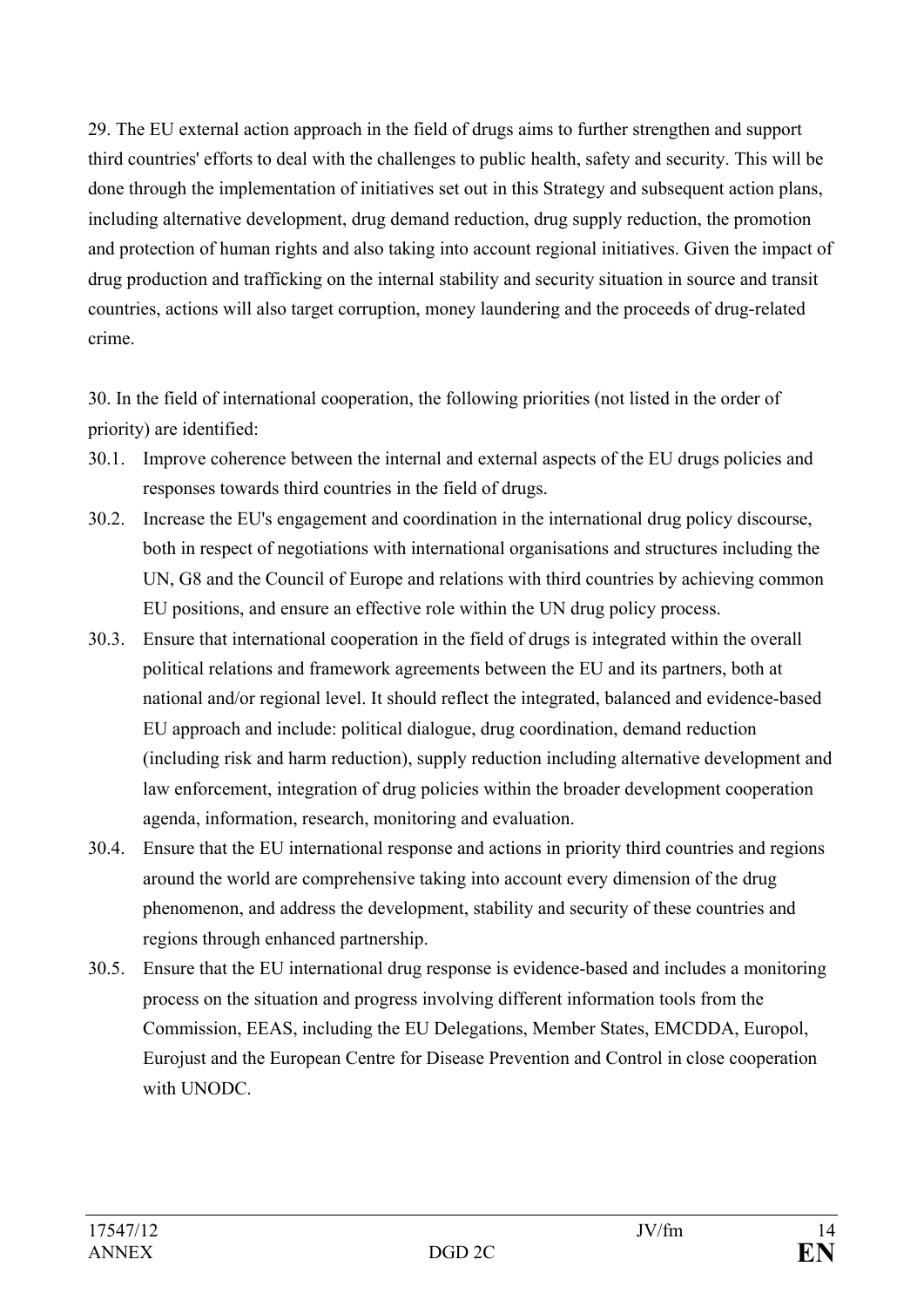- 30.6. Ensure that support to the candidate and potential candidate countries, and the countries of the European Neighbourhood Policy, focuses on capacity building on both supply and demand reduction and evidence-based, effective and balanced drug policies, through strengthened cooperation including sharing of EU best practices and participation, where appropriate, in EU agencies, such as the EMCDDA, Europol and Eurojust.
- 30.7. Ensure a sustainable level of policy dialogue and information sharing on the strategies, aims and relevant initiatives through the dialogues on drugs with international partners, both at regional and bilateral level. Key partners are identified on the basis of their status of cooperation with the EU and their relevance in addressing the global illicit drug phenomenon while taking account of partners emerging as a result of developments in the drug situation. The Political Dialogues should be complementary to and coherent with other external cooperation structures and their impact and, where appropriate, provide a forum for discussing priorities on cooperation and progress on EU-funded projects.
- 30.8. Ensure an appropriate level of funding and expertise (provided for by the EU and its Member States) including by reinforcing coordination, monitoring and evaluation of financial and technical support, while striving for synergies and by continuously balancing the transparent allocation of cooperation, resources, financial and technical assistance, between drug demand and drug supply reduction measures reflecting the EU approach. The EU should work towards providing relevant expertise in EU Delegations to support the implementation of measures targeting third countries in the field of drugs. The mid-term review and final assessment of this EU Drugs Strategy should reflect on the impact of EU spending in third countries and the Commission and the EEAS should provide updates on priorities and progress on the EU spending overseas to Member States when appropriate.
- 30.9. When providing financial and technical support to source countries, the EU and Member States shall ensure, in particular that alternative development programmes:
	- are non-conditional, non-discriminating and, if eradication is scheduled, properly sequenced,
	- set realistic rural development-related objectives and indicators for success, ensuring ownership among target communities and
	- support local development, while considering interactions with factors such as human security, governance, violence, human rights, development and food security.
- 30.10. Ensure that the protection of human rights is fully integrated in political dialogues and in the implementation and delivery of relevant programs and projects in the field of drugs.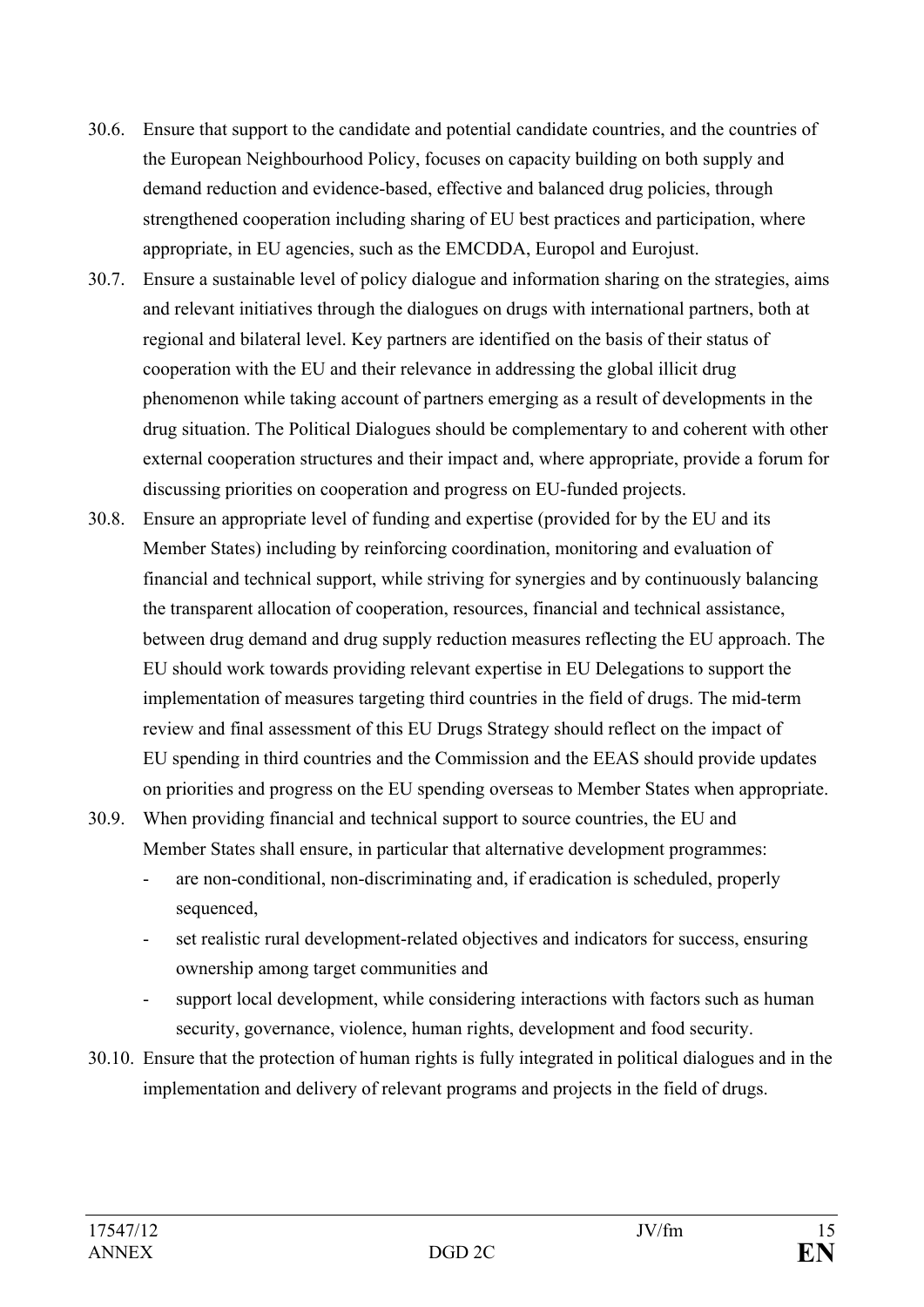#### **VI. Cross-cutting theme: information, research, monitoring and evaluation**

31. The objective of the EU Drugs Strategy 2013-2020 in the field of information, research, monitoring and evaluation is to contribute to a better understanding of all aspects of the drugs phenomenon and of the impact of measures in order to provide sound and comprehensive evidence for policies and actions. Furthermore, the EU Drugs Strategy 2013-2020 aims to contribute to a better dissemination of monitoring, research and evaluation results at EU and national level ensuring the strengthening of synergies, a balanced allocation of financial resources and avoiding duplication of efforts. This can be achieved through harmonisation of methodologies, networking and closer cooperation.

32. In the field of information, research, monitoring and evaluation the following priorities (not listed in the order of priority) are identified:

- 32.1. The EU and its Member States should continue to invest in information exchange, data collection and monitoring, and in research and evaluation of the drug situation and responses to it at national and EU level. This should cover all relevant aspects of the drug phenomenon, including drug demand and drug supply. Particular emphasis should be placed on maintaining and further enhancing data collection and reporting through the EMCDDA key indicators in drug demand reduction.
- 32.2. The EMCDDA should, within its mandate, further enhance the knowledge infrastructure and should continue to play a key role as the central facilitator, supporter and provider of information, research, monitoring and evaluation of illicit drugs across the EU. It should continue to provide a timely, holistic and comprehensive analysis of the European drugs situation and of responses to it, and collaborate with other relevant agencies, including, when relevant and appropriate, the European Centre for Disease Control (ECDC) and the European Medicines Agency (EMA) and WHO.
- 32.3. Europol should continue its efforts as regards information gathering and analysis in the area of drug-related organised crime, while Member States should deliver relevant information to the Agency. The Agency should continue the regular delivery of threat assessment reports (e.g. EU SOCTA) on EU drug-related organised crime.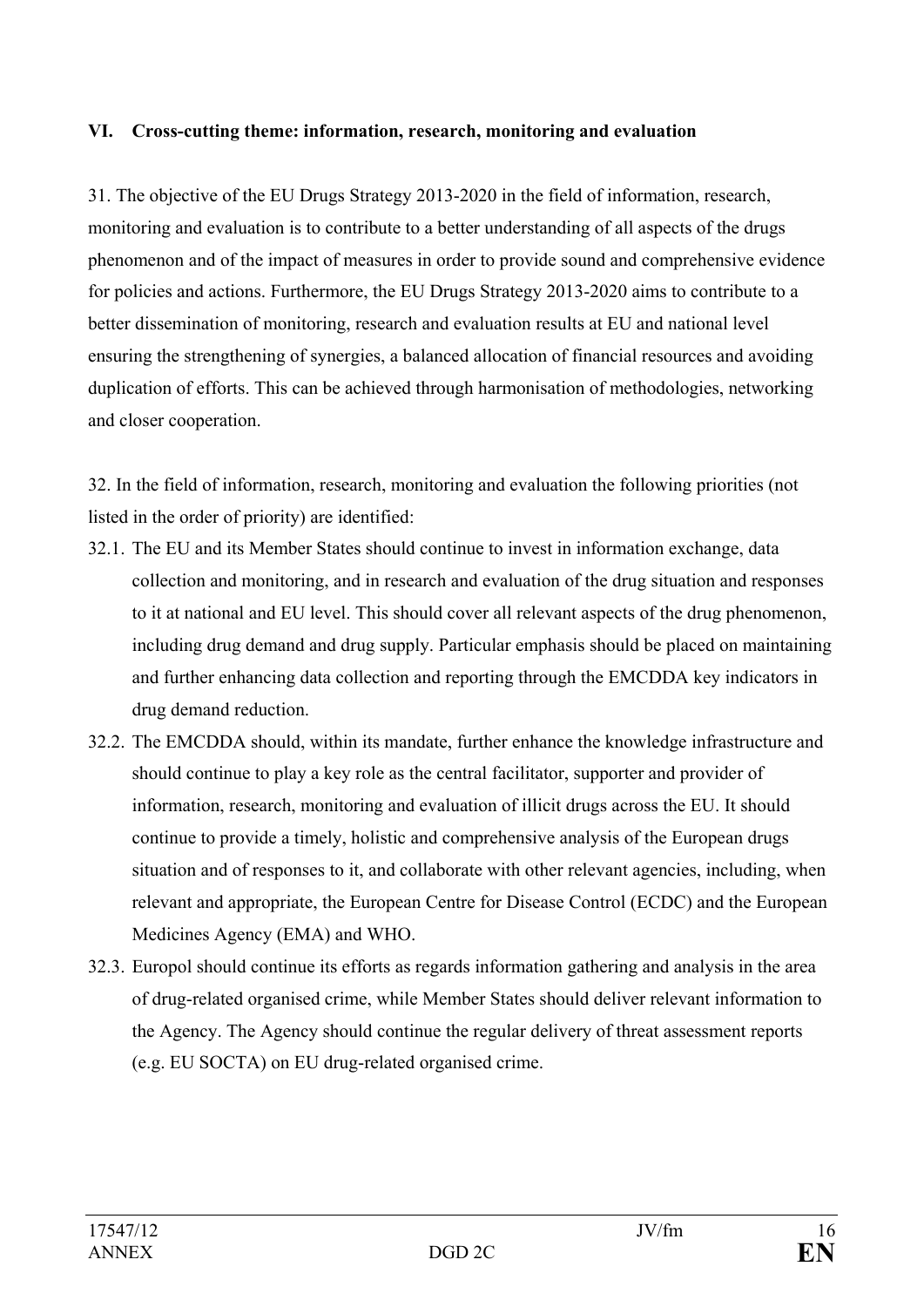- 32.4. Member States, EU institutions and agencies should enhance information and data collection on all aspects of drug supply, including on drug markets, drug-related crimes and drug supply reduction with the aim to improve analysis and informed decision making. Member States, the Commission, EMCDDA, Europol and – where appropriate – other EU agencies should work together to improve data collection and the development of policy-relevant and scientifically sound indicators
- 32.5. The EU institutions, bodies and Member States should improve the capacity to detect, assess and respond rapidly and effectively to the emergence of new psychoactive substances, to behavioural changes in drugs consumption and epidemic outbreaks and to other emerging trends that pose risks to public health and safety. This can be achieved inter alia through the strengthening of existing EU legislation, the exchange of information, intelligence, knowledge and best practices.
- 32.6. Member States, EU institutions and agencies should promote and support research, including applied research, into new psychoactive substances and ensure cooperation and coordination between networks at national and EU level in order to strengthen the understanding of the phenomenon. Monitoring in this area should be scaled up in close coordination with the EMCDDA. In particular, emphasis should be placed on developing forensic and toxicological capacity as well as on improving the availability of epidemiological information.
- 32.7. Member States should continue efforts to maintain the achievements made within the EU in terms of monitoring and information exchange, including through the Reitox Network of National Focal Points, while supporting the further development of EU standardised data collection and analysis in the areas of drug demand and drug supply.
- 32.8. Ensure adequate financing for drug-related research and development projects at EU and national level, according to financial resources including through the EU financial programmes covering the period 2014-2020. Projects supported at EU level should take into account the priorities of the Strategy and its Action Plans and deliver a clear EU added value, ensuring coherence and synergies while avoiding duplication within programmes and with EU bodies.